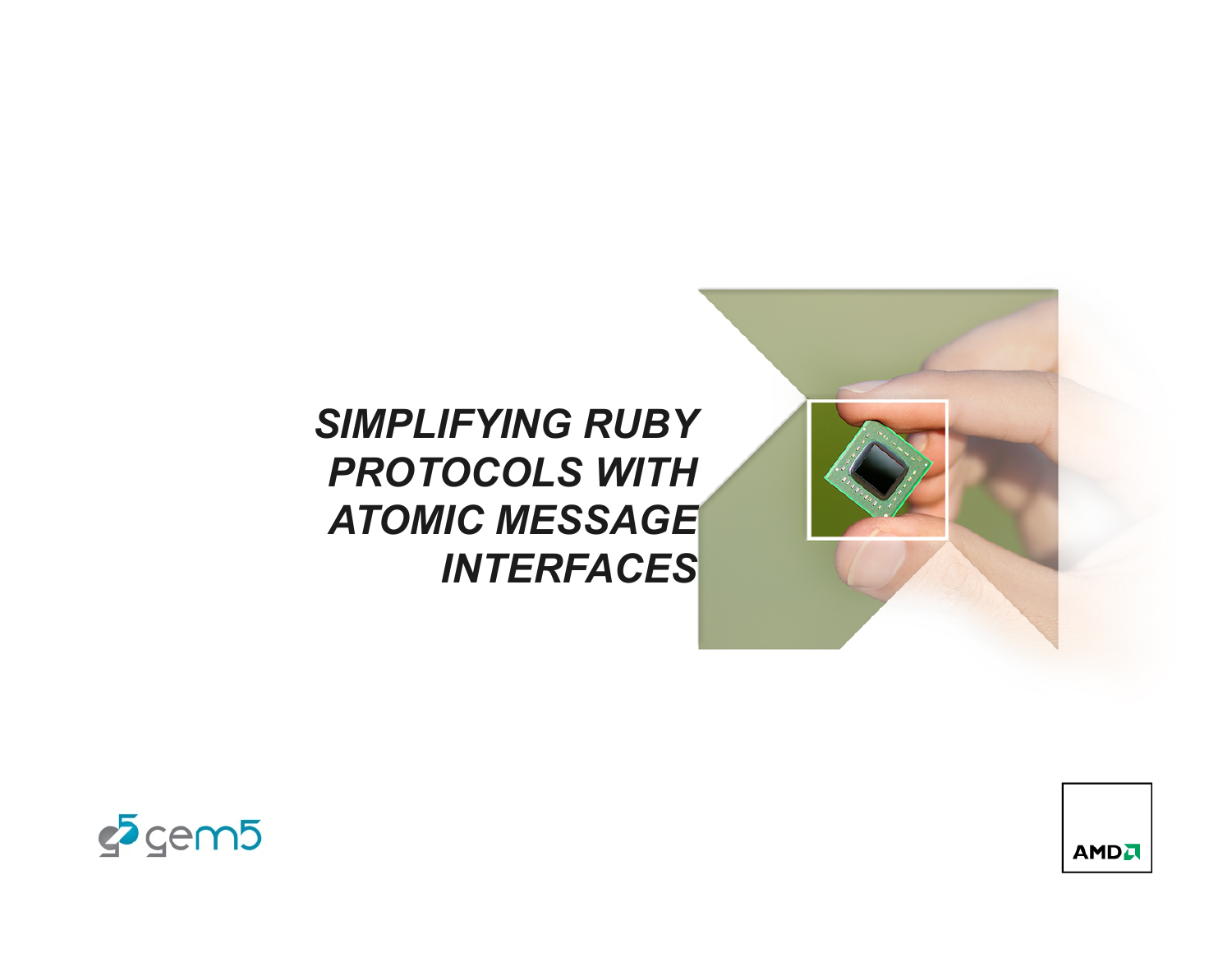## *ATOMIC MESSAGE INTERFACES IMPROVE PROTOCOL DEVELOPMENT*

#### § **Developing protocols is hard!**

- Fundamentally coherence protocols are complex
- SLICC doesn't let you cheat
- Unfortunately, SLICC often causes poor software engineering
	- No good way to share code between protocols
	- Often studies end up using "cut and paste" state machines
	- Lots of duplicate code that is hard to maintain
- An alternative solution to split up the state machines is problematic
- Atomic message interfaces (AMIs)
	- Simplify splitting state machines
	- Remove the mandatory and optional queues

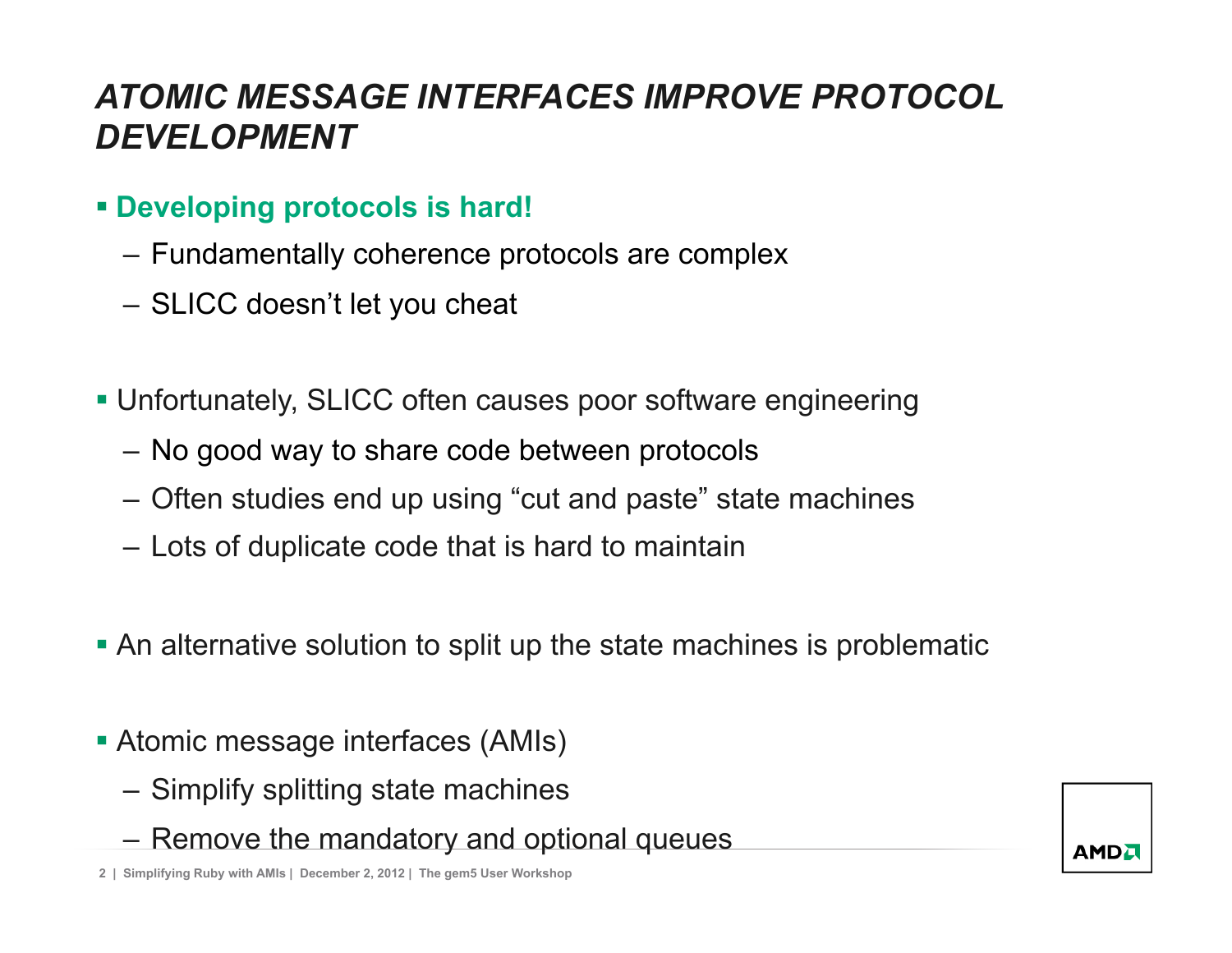## *OUTLINE*

■ Review how SLICC state machines work today

- **Brief example: Inclusive directory with non-inclusive cache** 
	- Software design decision: Split up the state machines?
	- Application of AMIs
- Other applications of AMI features
	- Remove the mandatory and optional queues
	- Replace trigger queues

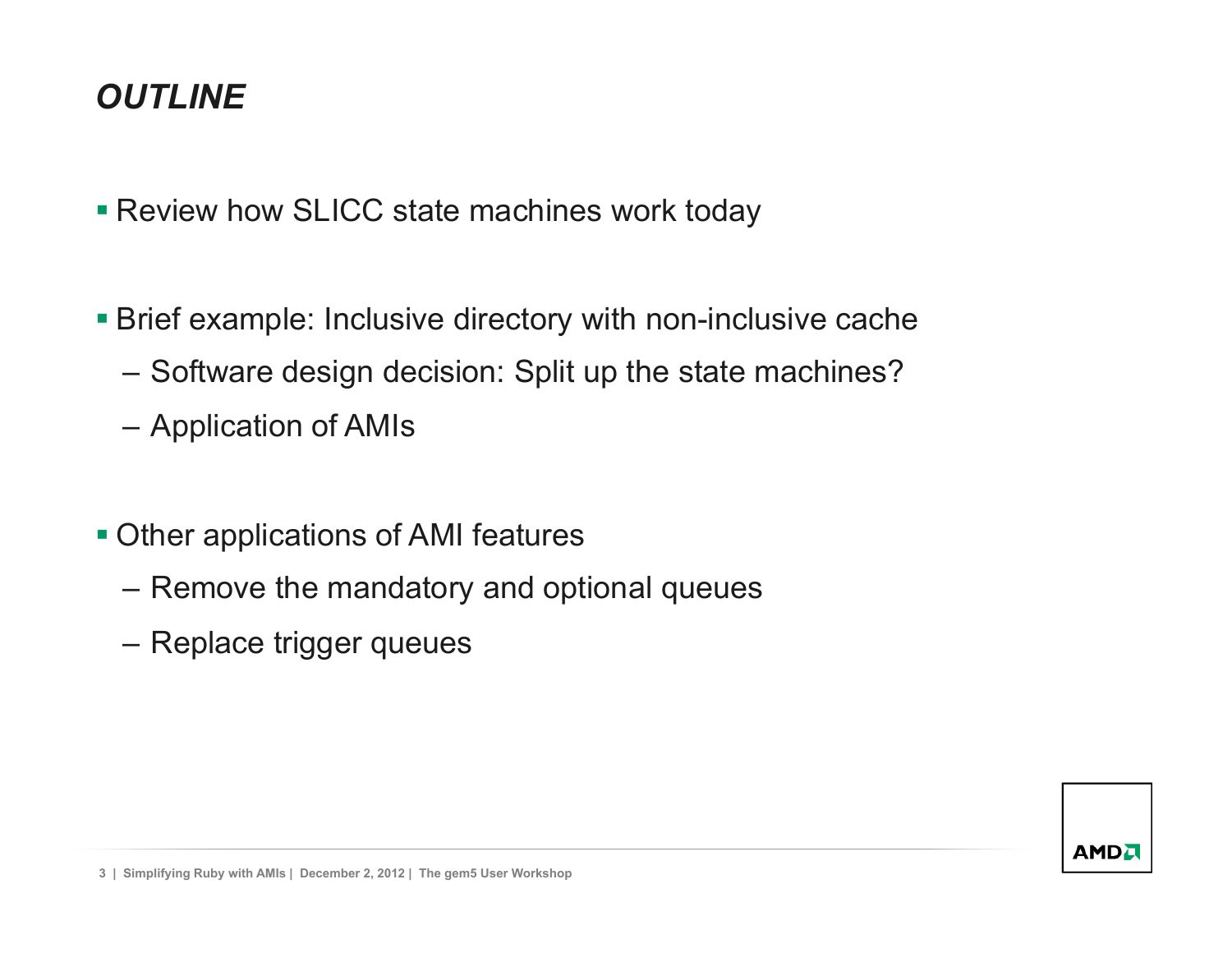### *ONE-SLIDE REVIEW: HOW STATE MACHINES WORK TODAY*

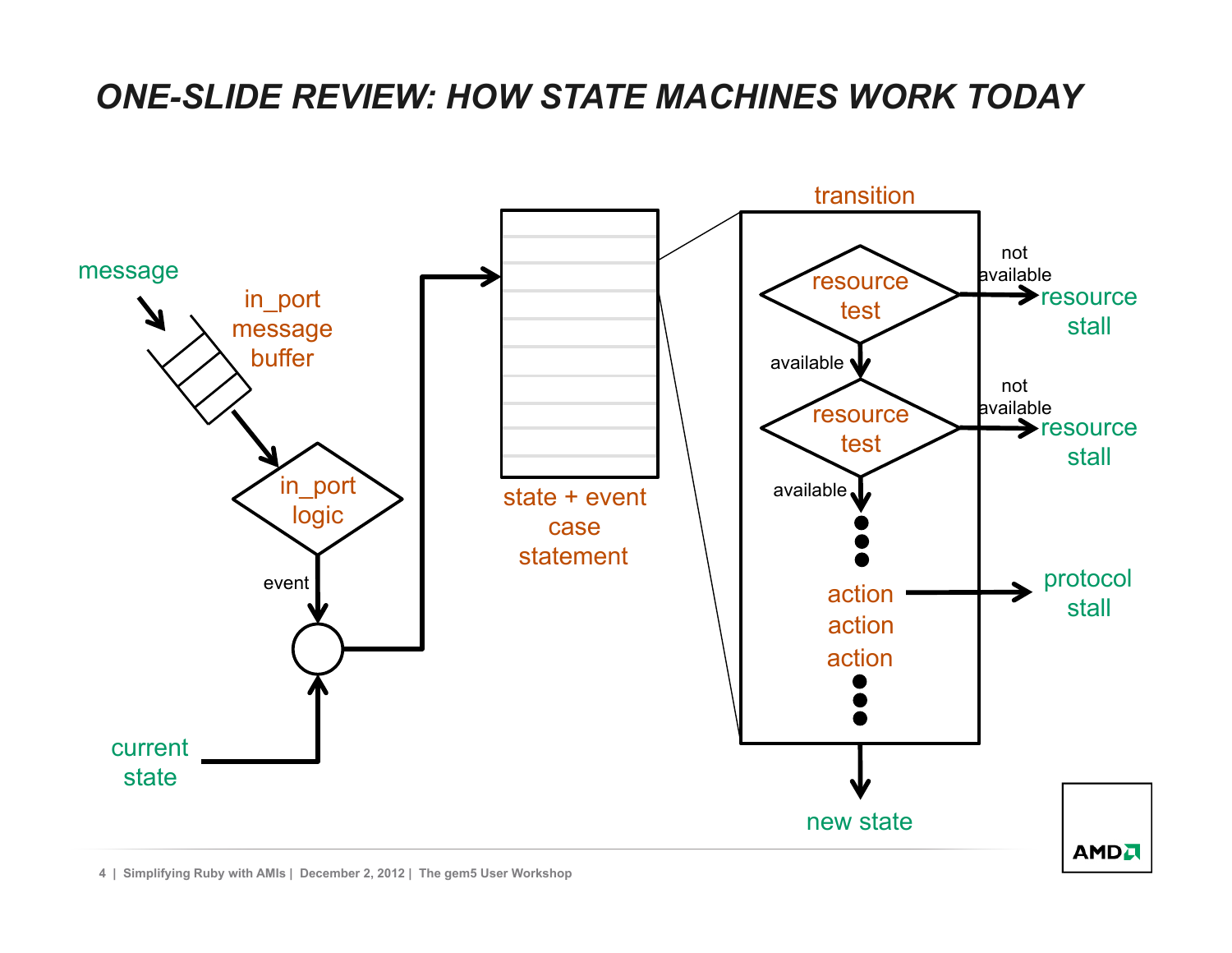## *CASE STUDY: INCLUSIVE DIRECTORY WITH NON-INCLUSIVE CACHE*



**AMD**<sub>4</sub>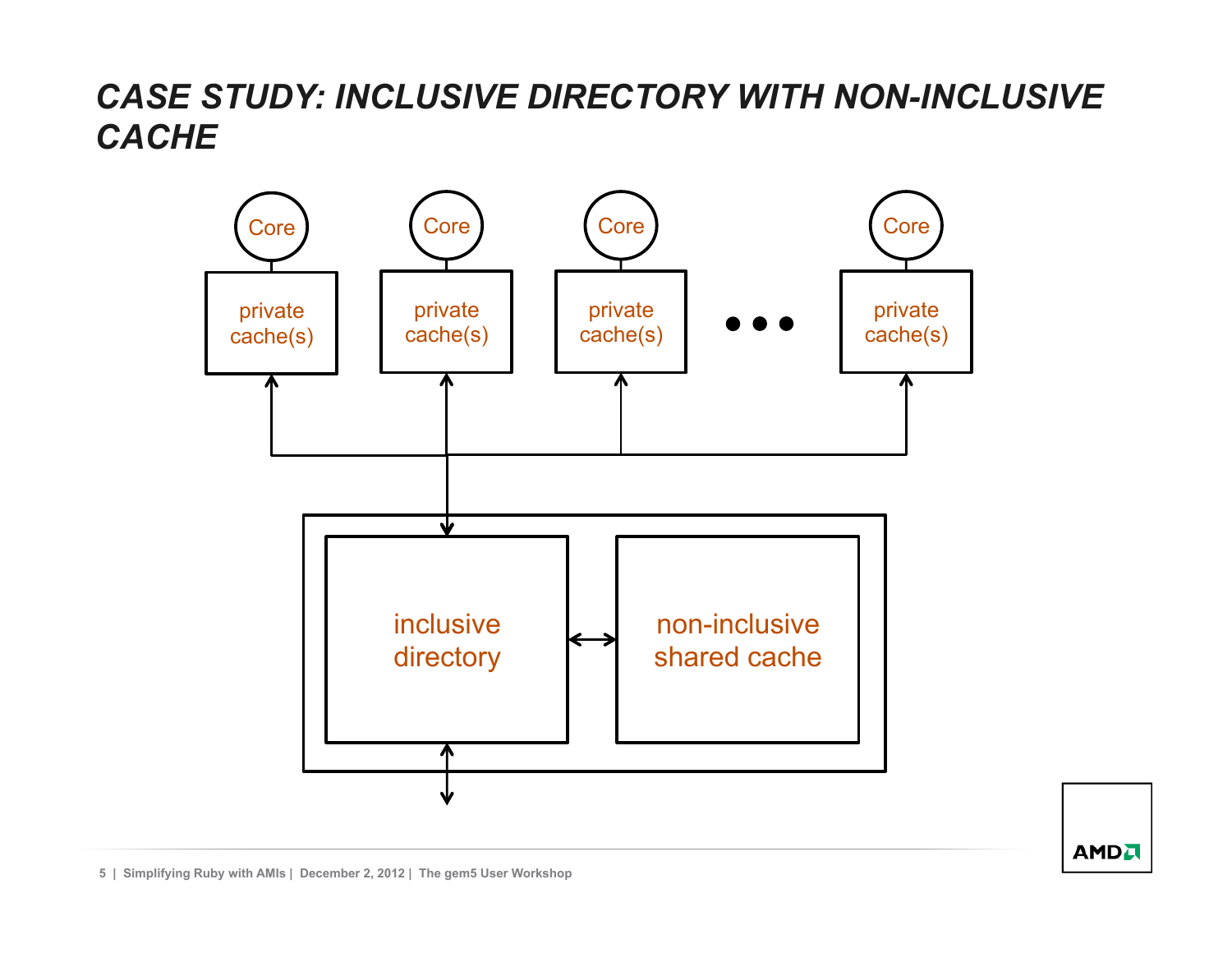## *DESIGN DECISION: ONE OR TWO CONTROLLERS*



### **One controller**

- Advantages
	- Better fits current infrastructure
- Disadvantages
	- State explosion
	- Rigid & complicated

#### **Two separate controllers**

- Advantages
	- Reduce defined states
	- Flexibility
- § Disadvantages
	- Dependency cycles
	- Unnecessary races & blocking

**AMD**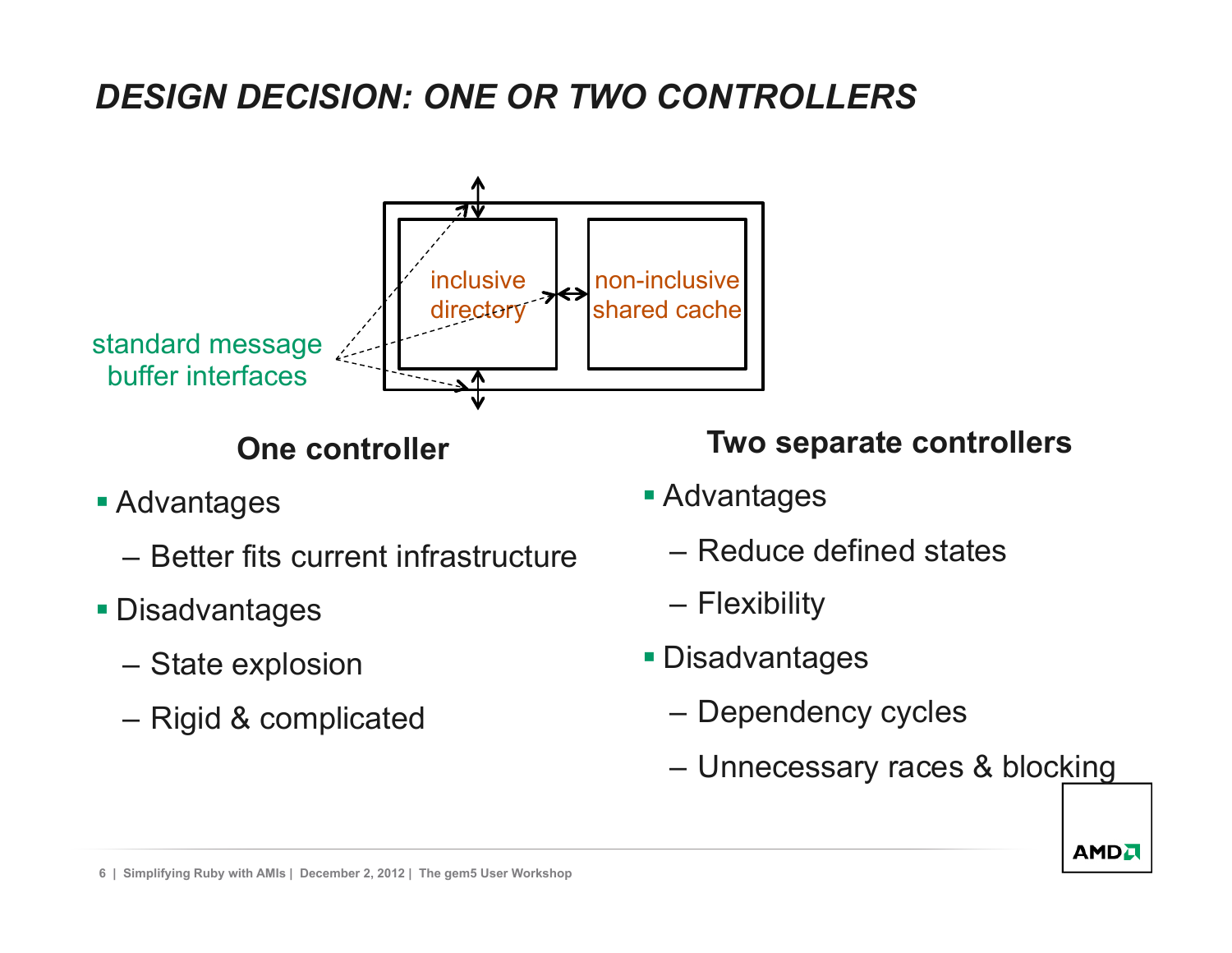## *SOLUTION: ATOMIC MESSAGE INTERFACES (AMIs)*



**The same SLICC abstraction** as current message communication

- Message constructed and sent via enqueue()
- AMI in port trigger events
- Transitions are executed atomically
- § Unique **differences in behavior** 
	- AMI-triggered events are guaranteed to occur immediately after
		- § Essentially, multiple transitions are executed atomically and sequentially

**AMDJ** 

– Stalls checked before triggering events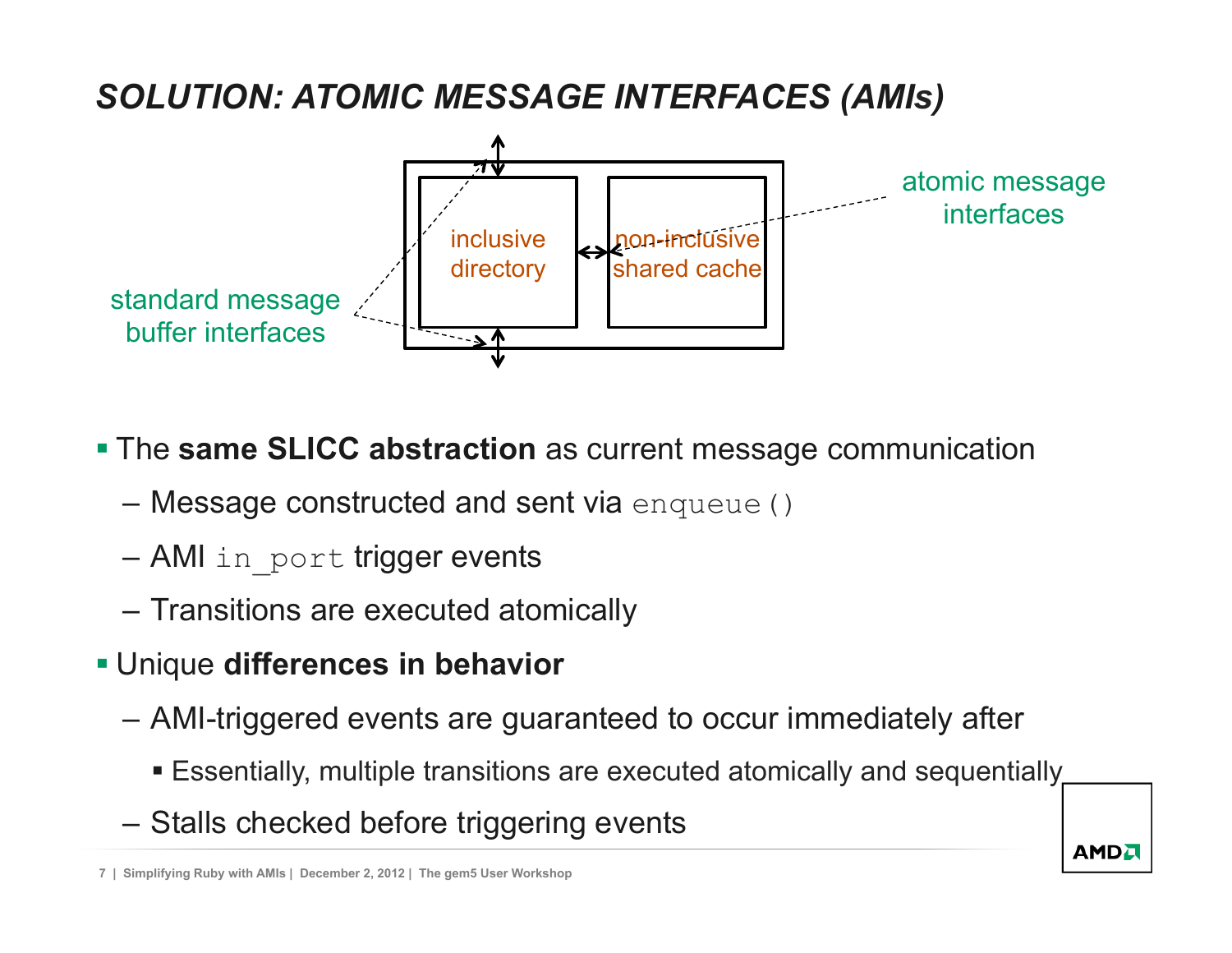## *AMI IMPLEMENTATION DETAILS*

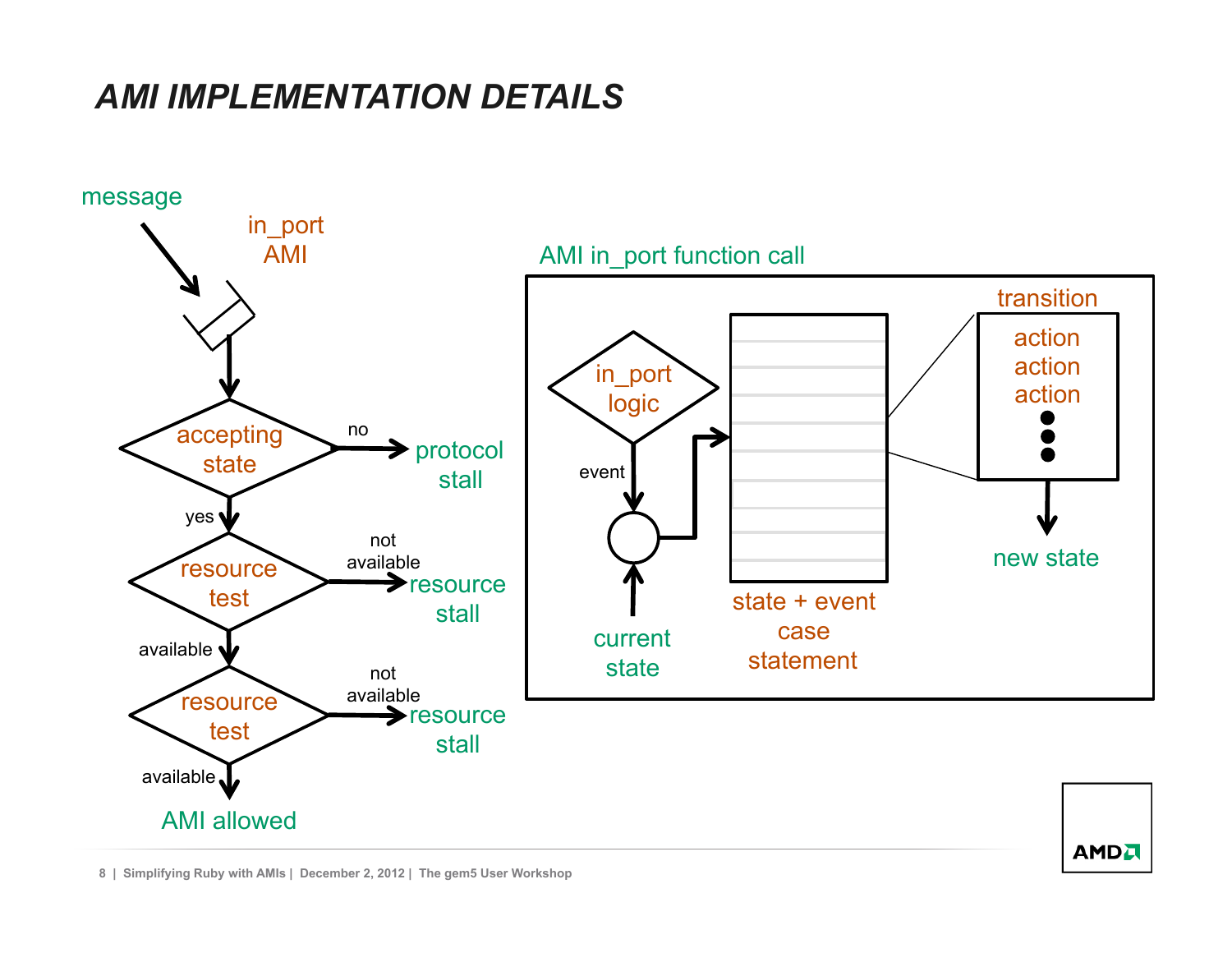# *OTHER APPLICATIONS OF AMI FEATURES*

- Remove the mandatory queue
	- $-$  Leverage the publically callable in port functions
	- Sequencer directly calls mandatory and optional q functions
	- Difficult to pipeline across the current sequencer-mandatory q interface
	- Symmetrically add latency on the port interface instead



■ Replace trigger queues